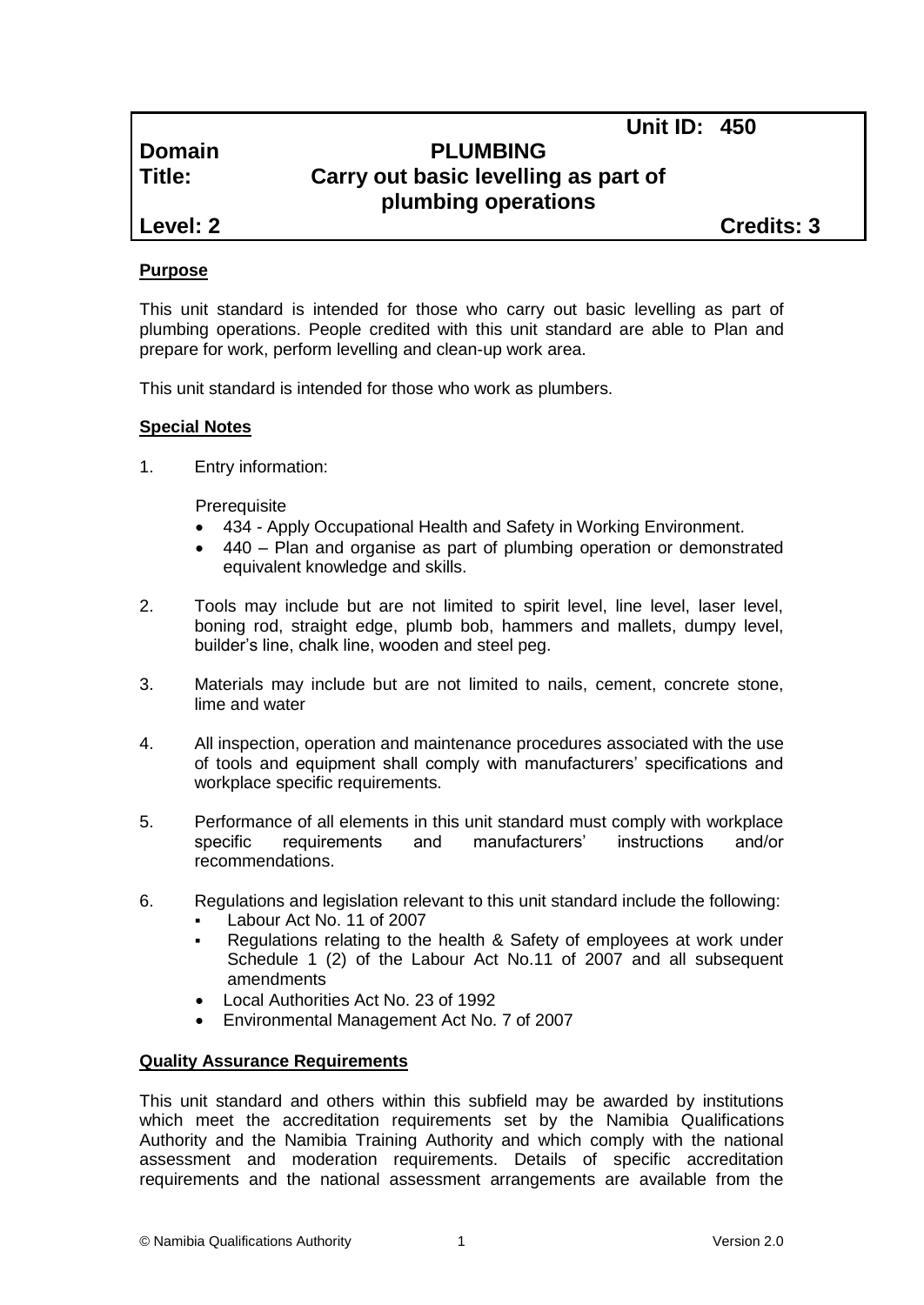Namibia Qualifications Authority and the Namibia Training Authority on [www.nta.com.na.](http://www.nta.com.na/)

# **Elements and Performance Criteria**

#### **Element 1: Plan and prepare for work**

#### **Range**

Planning and preparation may include but is not be limited to workplace inspection, equipment defect identification, assessment of conditions and hazards and determination of work requirements.

#### **Performance Criteria**

- 1.1 Requirements of the job are determined and various levels are obtained.
- 1.2 Safety requirements associated with levelling activities, and the workplace environment, are adhered to throughout the work in line with workplace procedures.
- 1.3 Quality assurance requirements are identified and adhered to in line with workplace procedures.
- 1.4 Tools and equipment, including personal safety equipment, are selected and checked for serviceability in line with workplace procedures.

#### **Element 2: Perform levelling**

#### **Performance criteria**

- 2.1 Height to be transferred is identified from drawings, plans or instructions.
- 2.2 Levelling equipment is set up in line with manufacturers' instructions and workplace procedures.
- 2.3 Laser levels are operated in line with workplace procedures and manufacturers' instructions.
- 2.4 Levels are set, recorded and marked in line with job requirements and workplace procedures within the required tolerance and specifications.

#### **Element 3: Clean-up work area**

#### **Performance criteria**

- 3.1 Work area is cleared and materials disposed of or recycled in line with workplace procedures.
- 3.2 Tools and equipment are cleaned, checked, maintained and stored in line with manufacturers' recommendations and workplace procedures.